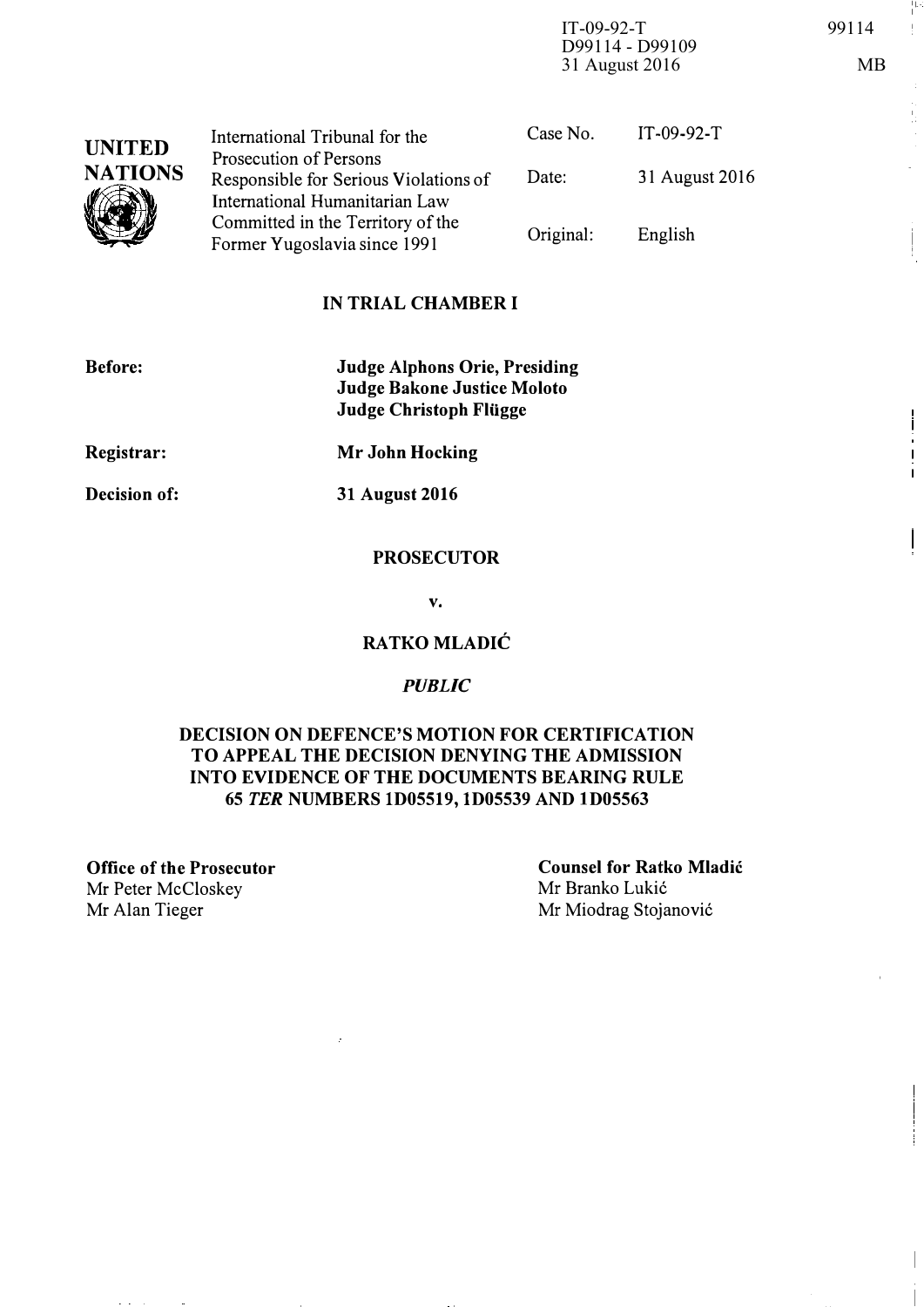# I. PROCEDURAL HISTORY

1. On 9 June 2016, the Chamber issued a decision, inter alia, denying the admission into evidence of the documents bearing Rule 65 ter numbers 1D05519, 1D05539 and 1D05563 ("Tendered Documents" and "Impugned Decision", respectively) on the grounds that the Defence had not tendered them under Rules 92 bis or ter of the Tribunal's Rules of Procedure and Evidence ("Rules"), leges speciales for out-of-court interviews taken for the purpose of Tribunal proceedings.<sup>1</sup> On 16 June 2016, the Defence filed a motion requesting the Chamber to grant certification to appeal the Impugned Decision ("Motion").<sup>2</sup> On 30 June 2016, the Prosecution responded, opposing the Motion ("Response")<sup>3</sup>

## 11. SUBMISSIONS OF THE PARTIES

2. The Defence submits that the Impugned Decision affects the fairness of the proceedings and the Accused's right to an effective defence as the Chamber had previously admitted into evidence proofing notes tendered by the Prosecution based on the same reasoning as that advanced in the motion for admission of the Tendered Documents.<sup>4</sup> The Defence further submits that the Impugned Decision significantly affects the expeditiousness of the proceedings, arguing that the Tendered Documents are necessary to understand the evidence of expert witnesses Zorica Subotić and Mile Poparić ("Experts") and that the denial of their admission may require further resources and additional time to ensure that the Expert's evidence is understood.<sup>5</sup> Moreover, the Defence submits that the Impugned Decision could significantly affect the outcome of the trial.<sup>6</sup> According to the Defence, without the Tendered Documents, the Chamber may make unreliable factual findings.<sup>7</sup>

3. Finally, the Defence argues that an immediate resolution by the Appeals Chamber IS necessary: (i) to guarantee the integrity and fairness of the proceedings; and (ii) given the impending deadline for the Defence's final brief.<sup>8</sup> It claims that a lack of clarity at this stage of the proceedings distracts from drafting the final brief within the time set by the Chamber.<sup>9</sup>

 $\frac{1}{4}$ 

Ì

11, 11, 11,

 $\mathbf{I}$ Decision on Defence Motion to Admit into Evidence Subotic and Poparic's Expert Reports and Related Documents, paras 13, 18.  $\overline{2}$ 

Defence Motion for Certification to Appeal the Decision not to Admit into Evidence Documents ID05519, l D05539 and lD05563, paras 2, 21.

 $\overline{3}$ Prosecution Response to Defence Motion for Certification to Appeal the Decision not to Admit into Evidence Documents lD05519, lD05539 and ID05563, paras 1,9.

<sup>4</sup>  Motion, paras 7-8, 10-11. 5

Motion, paras 12-13. 6

Motion, paras 14-16.

 $\overline{1}$ Motion, paras 15-16.  $\mathbf{s}$ 

Motion, paras 17-18.

<sup>9</sup>  Motion, para. 18.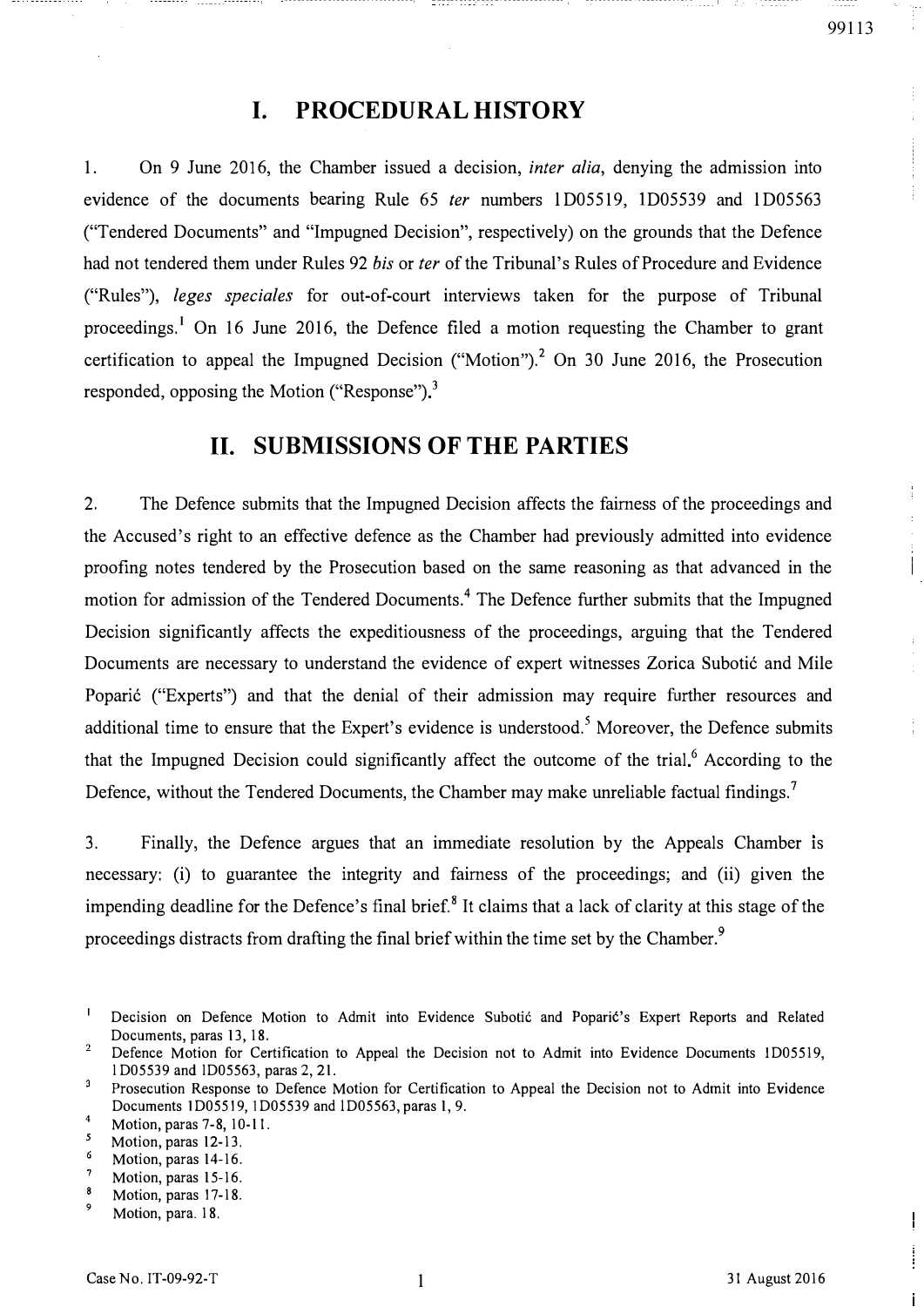---------

4. The Prosecution responds that the Defence fails to demonstrate that the denial of the Tendered Documents' admission involves an issue that would significantly affect the fair and expeditious conduct of the proceedings or the outcome of the trial.<sup>10</sup> It argues that the Defence is mistaken when it claims that the Chamber has admitted proofing notes into evidence based on the same reasoning as that advanced in the motion for admission of the Tendered Documents.<sup>11</sup> The Prosecution further submits that the examples provided by the Defence in support of its claim are instances in which the Chamber admitted proofing notes of witnesses related to witnesses' live testimony pursuant to Rule 92 fer of the Rules and thus, do not address the issue of admission of unattested proofing notes of individuals cited as sources in the Experts' evidence.<sup>12</sup> The Prosecution further argues that the Defence's claim that the Impugned Decision could have a significant impact on the outcome of the trial merely relies on its previous submissions that the Tendered Documents are necessary to assist the Chamber in making reliable factual findings without explaining how their denial has any bearing on factual findings that would significantly affect the outcome of the trial. $^{13}$ 

5. Finally, the Prosecution submits that the Defence fails to demonstrate how an immediate resolution of this evidentiary issue by the Appeals Chamber would materially advance the proceedings.<sup>14</sup> In particular, the Prosecution argues that the Defence does not explain how its assertion that the Tendered Documents must be admitted to fully understand the Experts' evidence would represent a material advancement of the proceedings.<sup>15</sup> Furthermore, the Prosecution submits that the Defence has not explained how the denial of the Tendered Documents' admission would cause a distraction from drafting the final trial brief within the time frame set by the Chamber. 16

## Ill. APPLICABLE LAW

6. The Chamber recalls and refers to the applicable law governing certification to appeal pursuant to Rule 73 (B) of the Rules, as set out in a previous decision.<sup>17</sup>

- Response, para. 4.
- $\frac{12}{13}$ Ibid.
- $13$  Response, para. 6.
- <sup>14</sup> Response, para. 8.
- Ibid.

 $^{10}$  Response, para. 3.

<sup>1</sup> Motion, para. 8.  $17$ 

Decision on Defence Motion for Certification to Appeal the Decision on the Admission of the Evidence of Milan Tutoric, 15 July 2015, para. 4.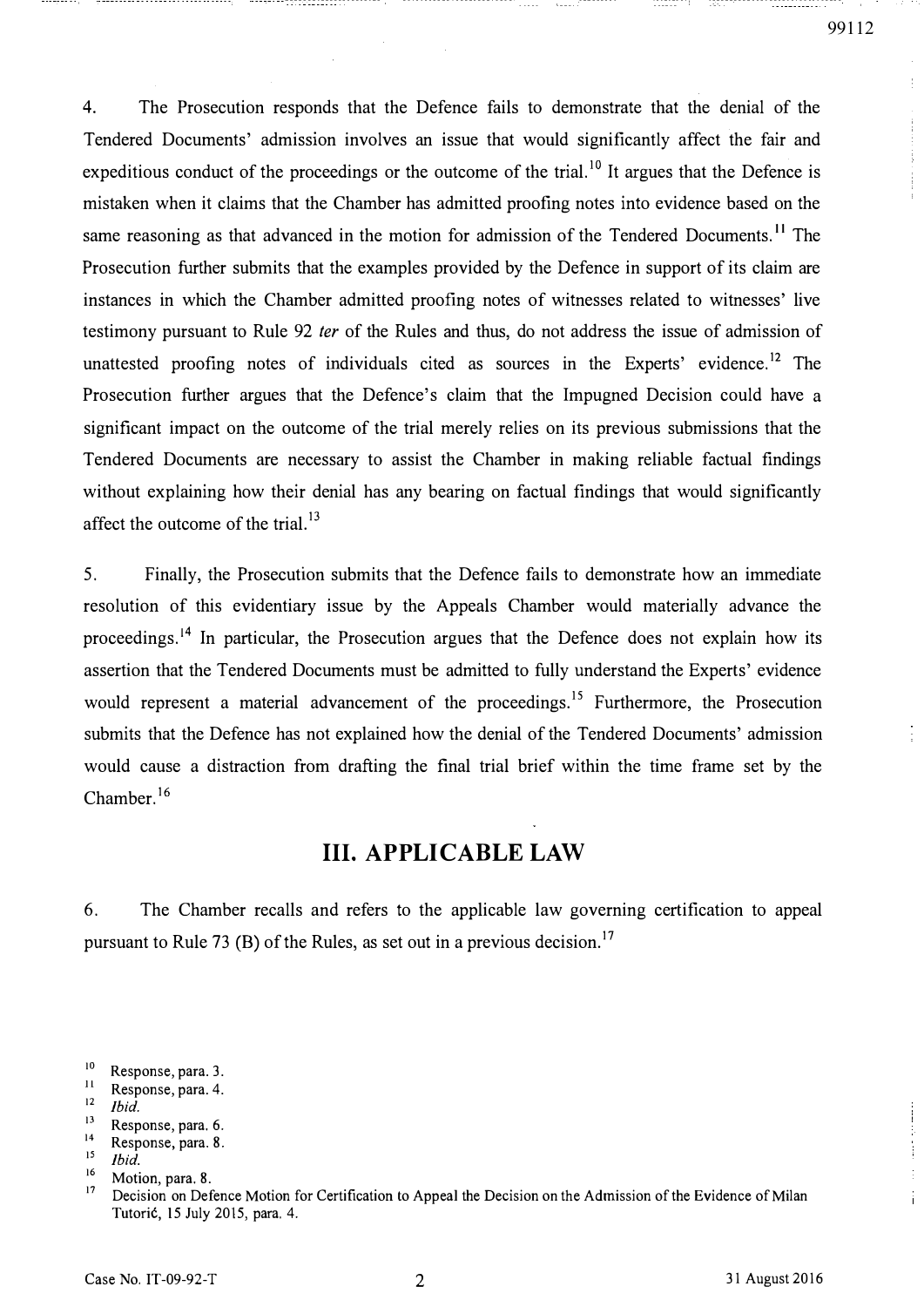$\hat{\mathcal{A}}$ 

# IV. DISCUSSION

7. The Tendered Documents are unattested information reports disclosed by the Prosecution to the Defence concerning the proofing of three witnesses.

8. The Trial Chamber will first consider the first prong of Rule 73 (B) of the Rules. Concerning the Defence's argument that the Chamber previously admitted similar proofing notes, the Chamber notes that the examples provided by the Defence in support of its claim are situations in which the Chamber admitted proofing notes of witnesses in relation to those witnesses' live testimony.<sup>18</sup> The Chamber further notes that these proofing notes mainly contained corrections to the witness statements, admitted into evidence by the Chamber pursuant to Rule 92 fer of the Rules on the ground that they could be of assistance in understanding the testimony of these witnesses.<sup>19</sup> The Chamber considers the situation at issue to be different as the Tendered Documents are not information reports of the Experts. On the contrary, they are unattested proofing notes of different witnesses mentioned in the evidence of the Experts.<sup>20</sup> Therefore, the Chamber finds that the Defence has failed to demonstrate that documents similar to the Tendered Documents have previously been admitted by the Chamber and that the denial of the Tendered Documents' admission would significantly affect the fair conduct of the proceedings.

9. Concerning the Defence's argument that the denial of the Tendered Documents' admission prevents the Chamber to gain a full understanding of the Experts' evidence, the Chamber recalls its 29 October 2012 decision whereby it directed the parties not to tender documents for the sole reason that an expert had referred to or used the document in his report.<sup>21</sup> In that decision, the Chamber pointed out more particularly that expert reports should be clear enough so as to make the additional tendering of sources and underlying material urmecessary.<sup>22</sup> In this regard, the Chamber notes that Zorica Subotić's reasoning in the excerpts of his expert reports in which the Tendered Documents are referred to is perfectly clear.<sup>23</sup> Therefore, the Chamber is not convinced that admitting the Tendered Documents is necessary to gain a complete understanding of the experts' evidence, nor that it would expedite the proceedings. With regard to the Defence's claim that the denial of the Tendered Documents' admission would impede the Chamber's ability to make

 $\frac{22}{23}$  T. 4132-4139.

 $18$  T. 2209-2210, 2217; 32319-32321.

 $19$  T. 2209, 32319-32320.

<sup>&</sup>lt;sup>20</sup> Impugned Decision, para. 13.

 $\frac{21}{22}$  T. 4138-4139.

See 65 ter 1D05519 in footnote 554 of D2114 (Defence Expert Analysis of the Use of Modified Aircraft Bombs in the Sarajevo Area in 1994-1995); 65 ter 1D05539 in footnotes 183 and 492 of D2114 (Defence Expert Analysis of the Use of Modified Aircraft Bombs in the Sarajevo Area in 1994-1995); and 65 ter 1D05563 in footnote 106 of D2117 (Expert Report for the Defence Mortar Attacks on the Sarajevo Area in 1992-1995).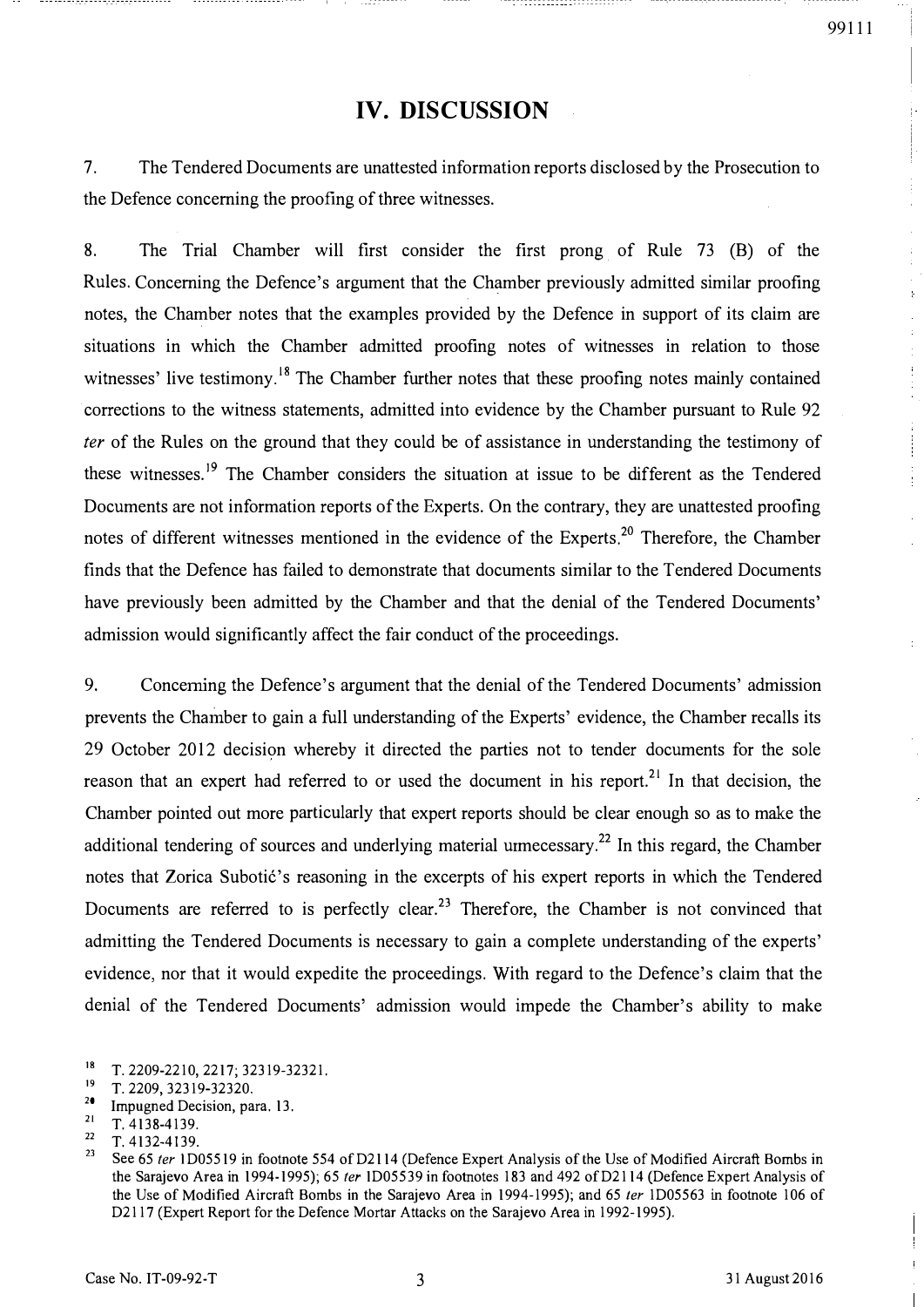ł.

reliable factual findings, the Chamber finds that the Defence has not explained how this issue has any bearing on the reliability of the Chamber's finding.

10. The Chamber therefore finds that the Defence has not established that the Impugned Decision involves an issue that would significantly affect the fair and expeditious conduct of the proceedings or the outcome of the trial. Accordingly, the request for certification to appeal the Impugned Decision fails to satisfy the first prong of Rule 73(B) of the Rules.

11. The Chamber recalls that the two requirements for certification to appeal a decision set out in Rule 73(B) of the Rules are cumulative but will nevertheless consider the second prong of Rule 73 (B) of the Rules. Concerning the Defence's assertion that an immediate resolution by the Appeals Chamber would protect the integrity and fairness of the proceedings, the Chamber notes that the impact of the Impugned Decision on the integrity and fairness of the proceedings concerns the first rather than the second prong of the rule. With regard to the Defence's claim that a lack of clarity and direction distracts it from drafting its final brief within the timeframe set, the Chamber finds that the Defence failed to explain how granting certification, which would presumably require additional time in terms of drafting the appeal, would materially advance the proceedings in comparison to a situation in which the Defence would proceed on the basis of the evidence admitted.

12. The Chamber finds that the Defence has not established that an immediate resolution of the issue by the Appeals Chamber would materially advance the proceedings. Accordingly, the request for certification to appeal the Impugned Decision fails to satisfy the second prong of Rule 73(B) of the Rules.